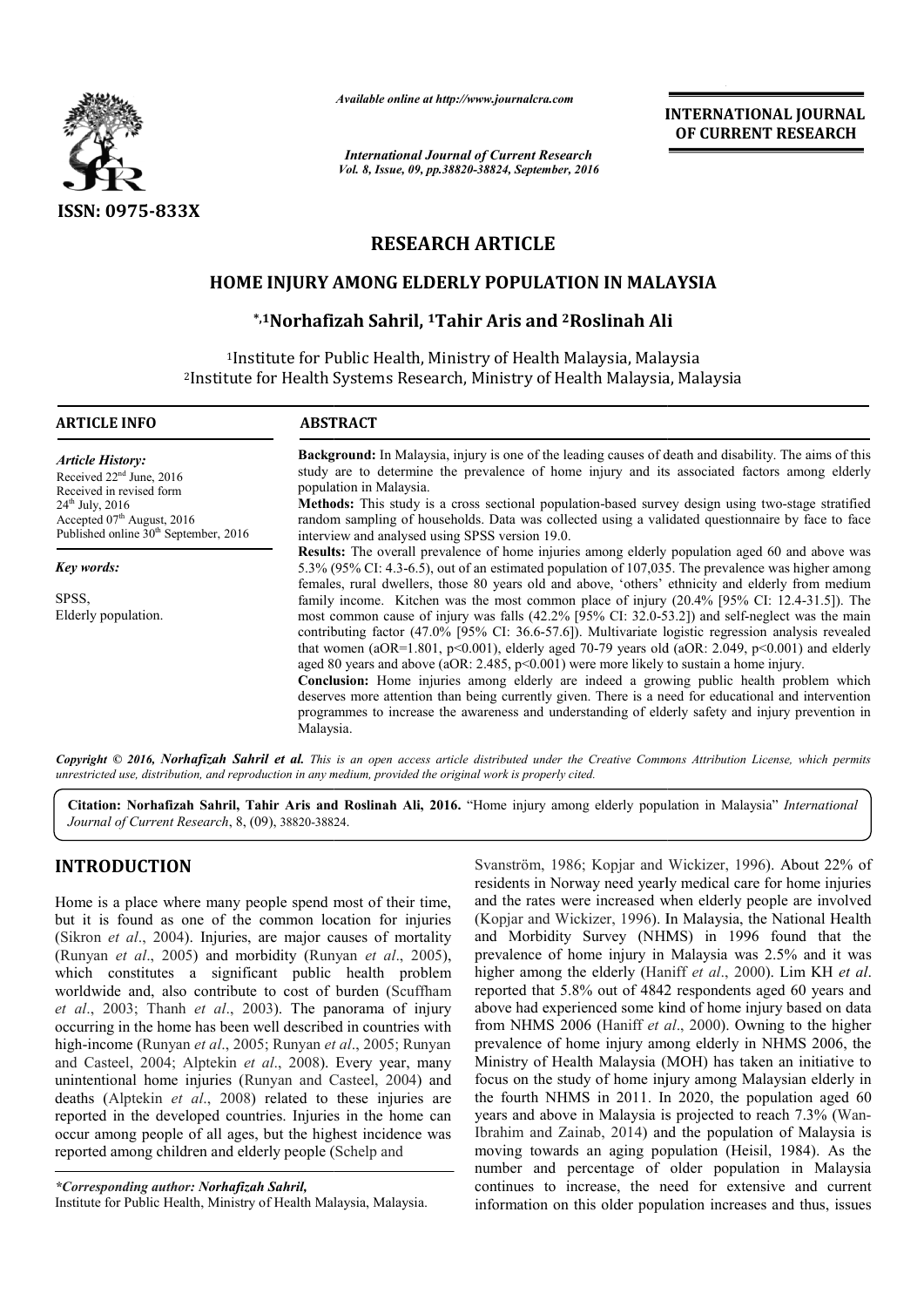regarding older persons are becoming increasingly important to be discussed. Therefore this study was purposely conducted to determine the prevalence of home injury and its associated factors among elderly population in Malaysia.

# MATERIALS AND METHODS

## The Fourth National Health and Morbidity Survey 2011

The NHMS 2011 was a national health survey. It was a crosssectional study using a stratified two stage sampling technique. Field data collection was conducted for four months from March 2011 to July 2011. A bilingual (Malay and English) questionnaire was designed, pre-tested and piloted prior to the commencements of the survey. Face-to-face interviews were conducted by trained research assistants. Details of the methodology can be found in the NHMS report (Institute for Public Health, 2011).

## Sampling

All elderly aged 60 years and above who have experienced home injury in the last one year were selected for the purpose of this study.

#### Instrument

Home injury was one of the modules in NHMS 2011. Home injury was defined as any injury that occurred at home which prevents respondent from doing normal daily activities or engaging in outdoor activities for one day or more; or an injury which requires treatment by a doctor or other medical staff. There were six questions related to home injury that covers on experience of home injury, location, causes of injury, contributing factors and hospital admission due to injury and the presence or absence of anyone when the injury occurred at home. For experience of home injury, respondents were asked if they had experienced any injury at home such as fall, burn, poisoning, submersion in water, or by a firearm, sharp object or an act of violence from another person for the last one year with a possible one categorical answer  $(1)=Y$ es,  $(2)=N_0$ ,  $(3)=$ Do not know and  $(4)$ = Refuse to answer. For location of injury, respondent were asked the location of injury occurrence with regards to the most serious injury happened in the last one year with a possible one categorical answer  $(1)$ = Gate/Door,  $(2)$ = Drain,  $(3)$ = Drive Way,  $(4)$ = Garage,  $(5)$ = Front Yard,  $(6)$ = Backyard, (7)=Living Room, (8)= Bedroom, (9)= Kitchen, (10)= Toilet/ Bathroom, (11)= Stairs and (12)= Others. For contributing factors due to injury, respondents were asked why did the injury happen with a possible one categorical answer (1)= Self-neglect/lack of attention, (2)= Negligence/intentional by other person,  $(3)$ = No supervision by adult,  $(4)$ = Too tired, (5)= Health problem (loss of hearing/vision/balance), (6)=Other human factors,  $(7)$ =Uneven floor or holes,  $(8)$ = Slippery floor,  $(9)$ = Unsafe staircase,  $(10)$ = Poor lighting, (11)=Poor housekeeping and (12)= Other surrounding environment factors. Respondents were also asked about the most common causes of the injury with one possible categorical answer  $(1)$ = Struck against object,  $(2)$ =Struck by falling/sliding/moving object,  $(3)$ = Crushed by moving/sliding objects,  $(4)$ = Cut,  $(5)$ = Caught in/between object,  $(6)$ =

Slipped/fall at same level, (7)= Fall from height/from different level, (8)= Injured by lifting/carrying/handling, (9)= Injured by using equipment,  $(10)$ = Contact with extreme temperature, (11)= Exposure to/contact with/inhaled harmful substance,  $(12)$ = Exposure to/or contact with electrical current,  $(13)$ = Exposure to explosion,  $(14)$ = Suffocation,  $(15)$ = Submerged in water, (16)=Animal bite/insect sting,(17)= Physical assault, (18)=Others. For hospital admission respondent were asked whether they were admitted to the hospital because of any injury with a possible one categorical answer  $(1)$ = Yes,  $(2)$ = No,  $(3)$ = Do not know and  $(4)$ = Refuse to answer. The last question was on the presence of anyone when the injury occurred at home with a possible categorical answer  $(1)$ = Yes,  $(2)=$  No,  $(3)=$  Do not know and  $(4)=$  Refuse to answer.

## Data analysis

Data analyses were conducted using SPSS version 19.0 utilising complex survey design. Descriptive analyses were used to estimate the prevalence of overall home injury among elderly 60 years old and above in Malaysia and prevalence by socio-demography profiles. Descriptive analyses also were done to estimate the causes, place, contributing factors and outcome of home injuries. A multiple logistic regression analysis was applied to analyse the odds of home injury by socio-demography predictors for sex, residency, age group, ethnicity and family income. Final model was created that include all predictors and interactions which were significantly associated at a level of p-value <0.05.

## RESULTS

There were 2706 eligible respondents aged 60 years old and above in this study. More than half of them (65.1%) resided in urban areas. The majority of them were females; 51.5%. By ethnicity, the majority were Malays; 48.8%, followed by Chinese; 37.2%, others ethnic; 9.3%, and Indians; 5.7%. In terms of age groups, the majority of the elderly were aged 60- 69 years old (61.1%). The majority of elderly were from medium family income (MYR 1000-4999); 49.2%, followed by a low family income (less than MYR 1000); 37.3%, and a high family income (more than MYR 5000); 13.5%. Overall, 139 (5.3%) of the elderly reported experiencing at least one injury in the last one year. The prevalence of home injuries were reported higher among women; 6.7% (95% CI: 5.2-8.7), rural dwellers; 5.4% (95% CI: 4.1-7.1), elderly aged 80 years and above; 9.1 (95% CI: 5.8-14.1), others ethnic; 6.2% (95% CI: 3.1-11.9) and elderly from medium family income; 6.3% (95% CI: 4.8-8.1). Multiple logistic regression analysis revealed that women (aOR=1.801, p<0.001), elderly aged 70- 79 years old (aOR:  $2.049$ ,  $p<0.001$ ) and elderly aged 80 years and above (aOR: 2.485, p<0.001) were significantly associated to sustain home injury after adjusting all other predictors (Table 1) The three most common causes of injury were slipped or fall at the same level 42.2% (95% CI: 32.0-53.2), followed by fall from height or from different level 13.5% (95% CI: 7.6-22.7) and struck against object 14.6% (95% CI: 8.50-24.0). Self-neglect or lack of attention; 47.0 (95% CI: 36.6-57.6), health problems regarding loss of hearing, vision or balance; 18.6% (95% CI: 11.6- 28.5) and slippery floor; 15.6% (95% CI: 8.90-26.0) are the three most contributing factors to injury.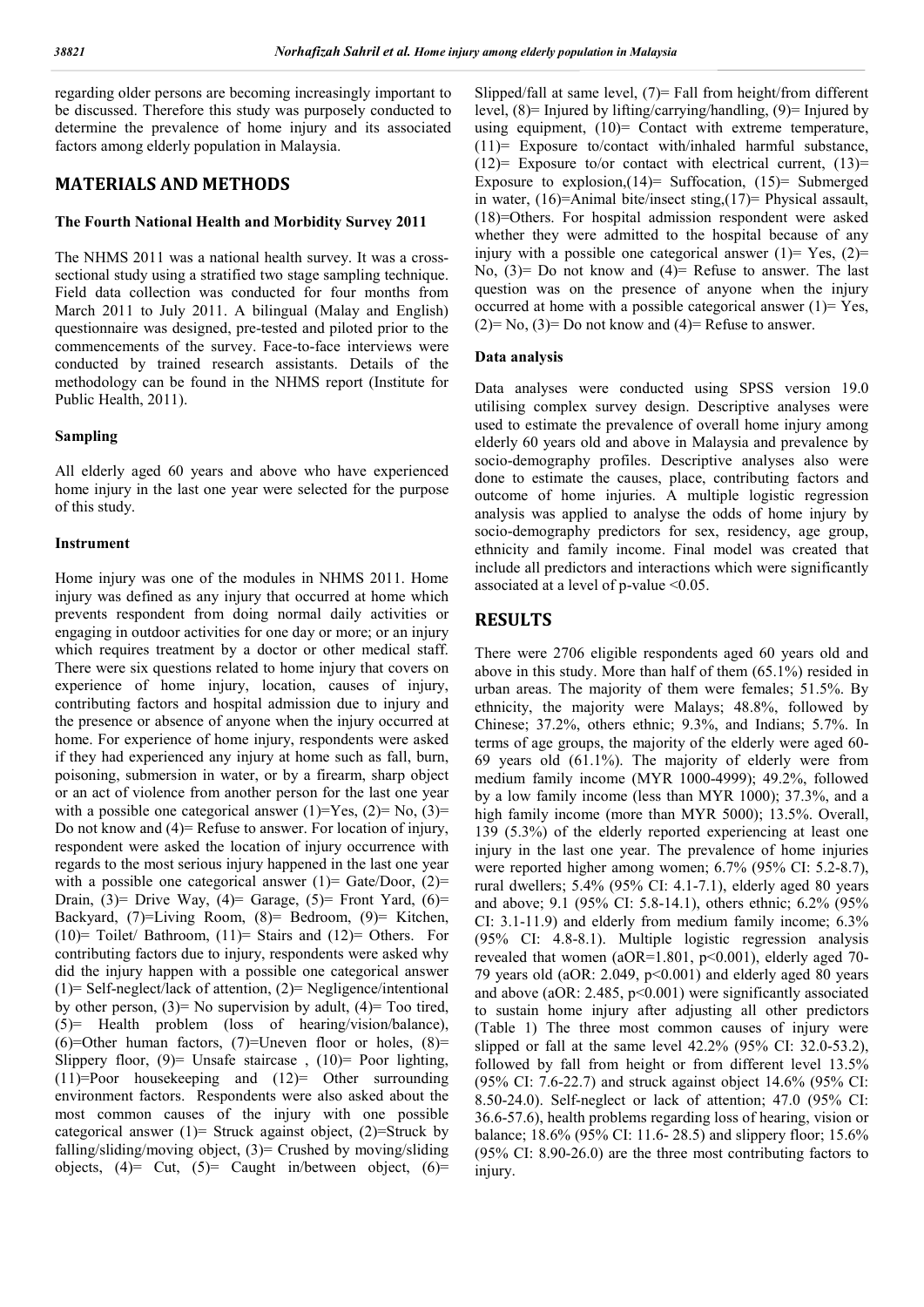| Variable                        | No. $(\%)$ of respondents |            |               |          |            |             |            |
|---------------------------------|---------------------------|------------|---------------|----------|------------|-------------|------------|
|                                 | Total                     | Injury     | No Injury     | Crude OR | $p$ -value | Adjusted OR | $p$ -value |
| Sex                             |                           |            |               |          |            |             |            |
| Male                            | 1258(48.5)                | 46(3.8)    | 1212 (96.2)   |          |            |             |            |
| Female                          | 1448 (51.5)               | 93 (6.7)   | 1355 (93.3)   | 1.846    | 0.008      | 1.801       | 0.012      |
| Residence                       |                           |            |               |          |            |             |            |
| Urban                           | 1358(65.1)                | 66(5.3)    | 1292 (94.7)   |          |            |             |            |
| Rural                           | 1348 (34.9)               | 73 (5.4)   | 1275(94.6)    | 1.026    | 0.902      | 0.889.      | 0.658      |
| Age Group                       |                           |            |               |          |            |             |            |
| $60-69$ years old               | 1625(61.1)                | 57(3.8)    | 1568 (96.2)   |          |            |             |            |
| 70-79 years old                 | 834 (29.7)                | 56(7.1)    | 778 (92.9)    | 1.925    | 0.008      | 2.049       | 0.004      |
| 80 years and above              | 247(9.3)                  | 26(9.1)    | (90.9)<br>221 | 2.524    | 0.002      | 2.485       | 0.002      |
| Ethnicity                       |                           |            |               |          |            |             |            |
| Malays                          | 1477(48.8)                | 74 (5.8)   | 1403 (94.2)   | 1.323    | 0.274      | 1.453       | 0.206      |
| Chinese                         | 785 (37.2)                | 39(4.5)    | 746 (95.5)    |          |            |             |            |
| Indian                          | 199(5.7)                  | 14(5.0)    | (95.0)<br>185 | 1.127    | 0.755      | 1.099       | 0.298      |
| Others                          | 245(8.3)                  | 12(6.6)    | (93.8)<br>233 | 1.417    | 0.405      | 1.639       | 0.809      |
| Household Income (MYR)          |                           |            |               |          |            |             |            |
| $Low \left(\leq MYR1000\right)$ | 1042(37.3)                | 43 $(4.0)$ | 999 (96.0)    |          |            |             |            |
| Medium (MYR 1000-4999)          | 1340 (49.2)               | 76(6.3)    | 1264(93.7)    | 1.625    | 0.057      | 1.857       | 0.014      |
| High $(>MYR5000)$               | 324 (13.5)                | 20(5.4)    | 304 (94.6)    | 1.383    | 0.347      | 1.617       | 0.194      |

|  |  | Table 1. Risk Factors of home injury among elderly sixty years and above |
|--|--|--------------------------------------------------------------------------|
|  |  |                                                                          |

The most common injury locations were reported in the kitchen 20.4% (95% CI: 12.4-31.5), living room 19.1% (95% CI: 11.5-30.0), front yard 14.3% (95% CI: 8.5-23.0), bathroom 14% (95% CI: 7.6-24.4) and bed room 11.5% (95% CI: 5.9- 21.2). Among those who had injuries, 16.8% (95% CI: 10.7- 25.3) were reported to be admitted to hospital. The prevalence of injury among elderly was reported to be higher [69.4% (95% CI: 58.8-78.3)] when there was a presence of person accompanying them.

# DISCUSSION

Accidents in the home are a major public health issue in most countries, as they are frequent causes of injury and death. Moreover, other consequences, such as disability, suffering and diminished productivity, have a considerable impact on society. Home injuries can occur in everyday activities and affect people of all ages especially elderly people. The prevalence of home injury among elderly in this study is lower compared to the previous NHMS study (Institute for Public Health, 2006). Although the prevalence is decreasing, it is important to take action since there has been too little attention paid to this issue in Malaysia. Unlike other environments, such as the road, the workplace, etc., the home should be safe, serene and have protection for those who live in it. It is well known that home injuries mostly involve people who spend a lot of time in home; women, children and elderly. Women were found more likely to sustain home injury than men and this finding was similar with many other studies (Lim *et al*., 2013; Evci *et al*., 2006). This could be due to the fact that women spend more time at home than men do because they have more responsibilities at home. The factors of more concerned with the care of children and their houses, do much domestic work such as cooking and cleaning the houses; and also because of the higher life expectancy among women have made them most at risk of home injuries (Majori *et al*., 2009). Elderly people in

particular are highly vulnerable to home injuries. Indeed, our studies revealed that elderly aged 70 years old and above were found more prone to get injured. This result was supported by other studies that the rate of home injuries were with age (Lim *et al*., 2013; Evci *et al*., 2006). Older adults probably experience home injury frequently because they also spend more time in the home environment, compared with other age groups who spend a significant duration of time at work (Runyan *et al*., 2005). In addition, loss of cognitive abilities due to increased age might lead to a tendency towards accidents as well. We recorded that fall was the most common cause of home injury, followed by struck against object. Falls are very common in older people (Prevention and Panel, 2001; Northridge *et al*., 1995; Sattin *et al*., 1990; Sorock, 1987). Each year, millions of old adults aged 65 years and older fall (Tromp *et al*., 2001). Approximately 45% of all injuries in the household environment that resulted in medical attention are caused by falls (Runyan *et al*., 2005). In United States, one in every three persons aged 65 years and above falls every year (Sattin and Sattin, 1992). There were about 8.0% of Malaysian elderly aged 60 years and above involved in home injuries and falls were found to be the most common cause (Hasni *et al*., 2003). In elderly people, falling is probably related to postural instability, functional status, impaired eyesight and pathological factors such as cardiovascular and neurological diseases and arthrosis. In any case, falls can have serious physical and psychological consequences in the elderly and may accelerate the individual's physical and mental decline, leading to a precocious reduction in self-sufficiency. Selfneglect or lack of attention, health problems regarding loss of hearing, vision or balance and slippery floor were found as the three most contributing factors to injury among elderly. Selfneglect occurs when an older person, by choice or due to a lack of awareness or ability, lives in ways that disregards his or her own health or safety. Respondents who were having hearing and vision problems and were not using eyeglasses were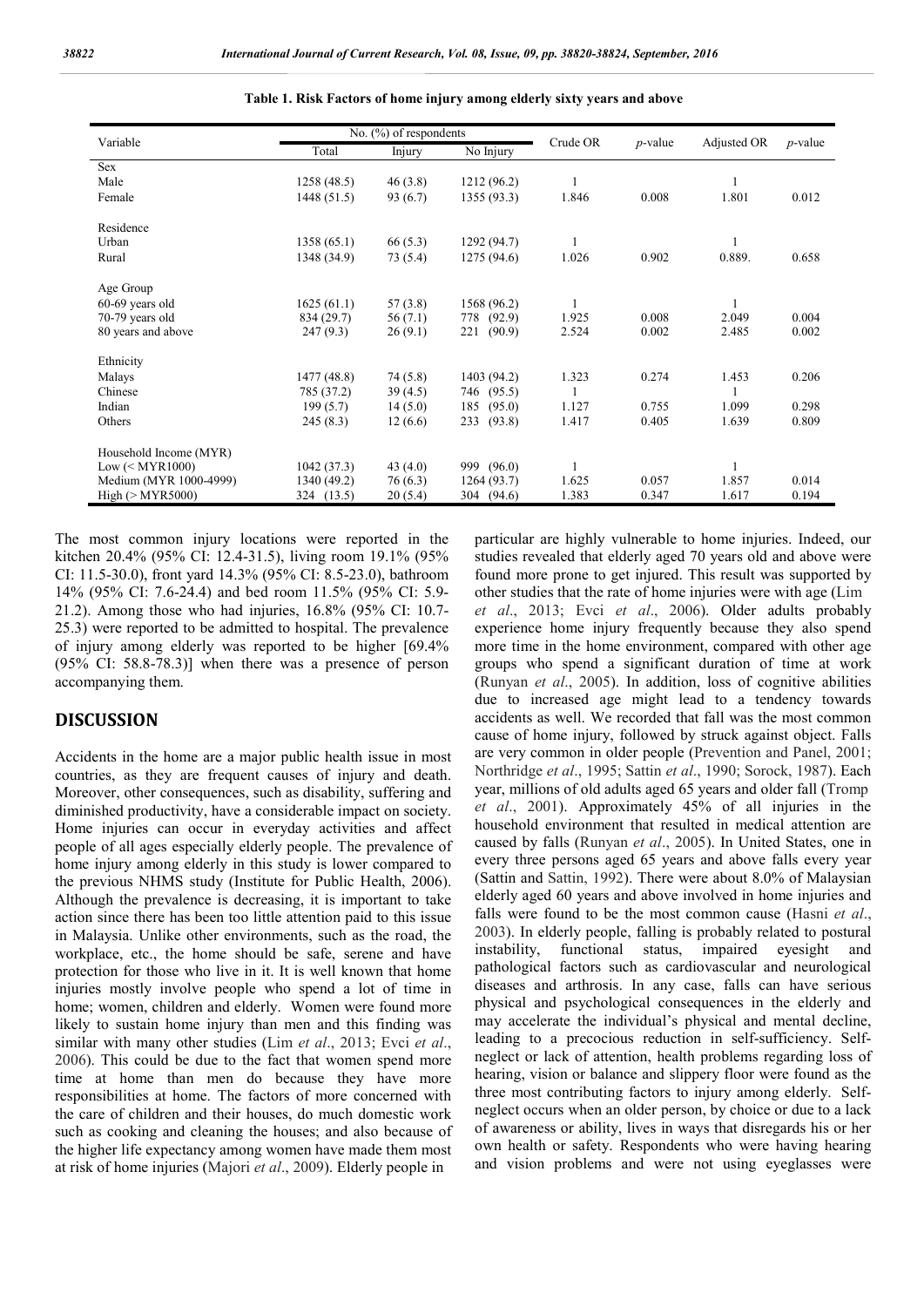reported to have more accidents than others (Donmez and Gokkoca, 2003; Bergland *et al*., 2003; Lee *et al*., 1999). In addition, the loss of muscle strength and flexibility, and impaired balance and reaction time may also lead to injuries in the elderly (Myers *et al*., 1996; Wells and Evans, 1996). Slippery floors can contribute to loss of balance in the elderly and it was an important risk factor for falls in the house. In Thailand, those whose houses had slippery first floors were found 1.39 times more likely to fall than those whose houses did not. Those who had slippery bathroom floors were also found 1.32 times (OR: 1.32; 95% CI: 1.16-1.49) more likely to fall than those who did not (Sophonratanapokin *et al*., 2012). Most injuries happened in the kitchen, followed by the living room, front yard, bathroom and bedroom. These findings are consistent with those in the literatures (Sophonratanapokin *et al*., 2012; Majori *et al*., 2009; Lee *et al*., 1999; Alptekin *et al*., 2008; Panatto *et al*., 2009). Kitchen become the more common location of injuries maybe due to the fact that women were found more likely to be involved in the kitchen activities doing cooking and cleaning (Majori *et al*., 2009; Majori *et al*., 1999; Sathiyasekaran *et al*., 1996). Living room and bathroom were also found as common locations of injuries because people use both of it as the major personal areas. Bathroom can be connected to injury cases because it is the place where individual uses his independency at most and consequently stays alone due to the feeling of privacy. Clearly, efforts to reduce injuries in the home should aim to implement preventive intervention among elderly people, since the elderly population is destined to grow as a result of increasing life expectancy. In particular, preventive action should focus on reducing the incidence of home injuries by eliminating riskrelated structural features, strengthening individuals' knowledge and by raising public awareness of the problem

# through health education campaigns.

## Limitation

This study did not include any hospital or emergency department survey data. In future, surveillance and prospective studies should be proposed in order to get the true population incidence of injuries and risk factors among the elderly.

## Conclusion

The findings in this study are very helpful in understanding unintentional injuries among elderly populations at home. Females and elderly aged 70 years and above had higher risks of home injury because of spending long periods of time in the home. Special attention must be paid to protect these groups of people. As falls are the major cause of home injury, falls prevention strategies should focus on improving the housing conditions and making the home a safe environment for the elderly. It might also be beneficial to implement educational programs for such risky age groups, which have been proven to be effective in reducing accident frequency (36).

## Declaration of Conflicting Interests

The author(s) declare no potential conflicts of interest with respect to the research, authorship, and/or publication of this article.

## Acknowledgment

We thank the Director General of Health Malaysia for his permission to publish this paper.

# **REFERENCES**

- Alptekin F, Uskun E, Kisioglu AN, *et al*. 2008. Unintentional non-fatal home-related injuries in Central Anatolia, Turkey: frequencies, characteristics, and outcomes. *Injury*, May 31;39(5):535-46.
- Alptekin F, Uskun E, Kisioglu AN, *et al*. 2008. Unintentional non-fatal home-related injuries in Central Anatolia, Turkey: frequencies, characteristics, and outcomes. *Injury*, May 31;39(5):535-46.
- Bergland A, Jarnlo GB, Laake K. 2003. Predictors of falls in the elderly by location. *Aging Clinical and Experimental Research*, Feb 1;15(1):43-50.
- Deery HA, Day LM, Fildes BN. 2000. An impact evaluation of a falls prevention program among older people. *Accident Analysis & Prevention*, May 31;32(3):427-33.
- Donmez L, Gokkoca Z. 2003. Accident profile of older people in Antalya City Center, Turkey. *Archives of gerontology and geriatrics*, Oct 31;37(2):99-108.
- Evci ED, Ergin F, Beser E. 2006. Home accidents in the elderly in Turkey. *The Tohoku Journal of Experimental Medicine*, 209(4):291-301.
- Haniff J, Aris T, Hairi F. 2000. Home injury in Malaysia: Findings from the 1996 NHMS. *Malays J of Public Health Med*., 50:48-54.
- Hasni H, Junainah S, Jamaliah J. 2003. Epidemology of home injury in Malaysia. *Jurnal Kesihatan Masyarakat*. 9(1):17- 31.
- Heisil M.A. 1984. Ageing in the Developing World: Population Studies, 11 (2): 37-51
- Institute for Public Health, Ministry of Health Malaysia: The National Health and Morbidity Survey 2011(NHMS IV)
- Institute for Public Health, Ministry of Health Malaysia: The National Health and Morbidity Survey 2006 (NHMS III)
- Kopjar B, Wickizer TM. 1996. Home injuries among adults in Stavanger, Norway. *American Journal of Public Health*, Mar; 86(3): 400-4.
- Kopjar B, Wickizer TM. 1996. Population-based study of unintentional injuries in the home. *American Journal of Epidemiology*, Sep 1;144(5):456-62.
- Lee VM, Wong TW, Lau CC. 1999. Home accidents in elderly patients presenting to an emergency department. Accident and emergency nursing, Apr 30;7(2):96-102.
- Lim KH, Jasvindar K, Normala I, *et al*. 2013. Risk factors of home injury among elderly people in Malaysia. *Asian Journal of Gerontology & Geriatrics*, Dec;8(2):8.
- Majori S, Ricci G, Capretta F, *et al*. 2009. Epidemiology of domestic injuries. A survey in an emergency department in North-East Italy. *Journal of Preventive Medicine and Hygiene*, Sep 3;50(3).
- Majori S, Signorelli D, Bonizzato G, *et al*. 1999. Evaluation of home injuries in elderly people (HIEP) in Verona area (North-East Italy). *JPMH*, 40:67-71.
- Myers AH, Young Y, Langlois JA. 1996. Prevention of falls in the elderly. *Bone*, Jan 31;18(1):S87-101.